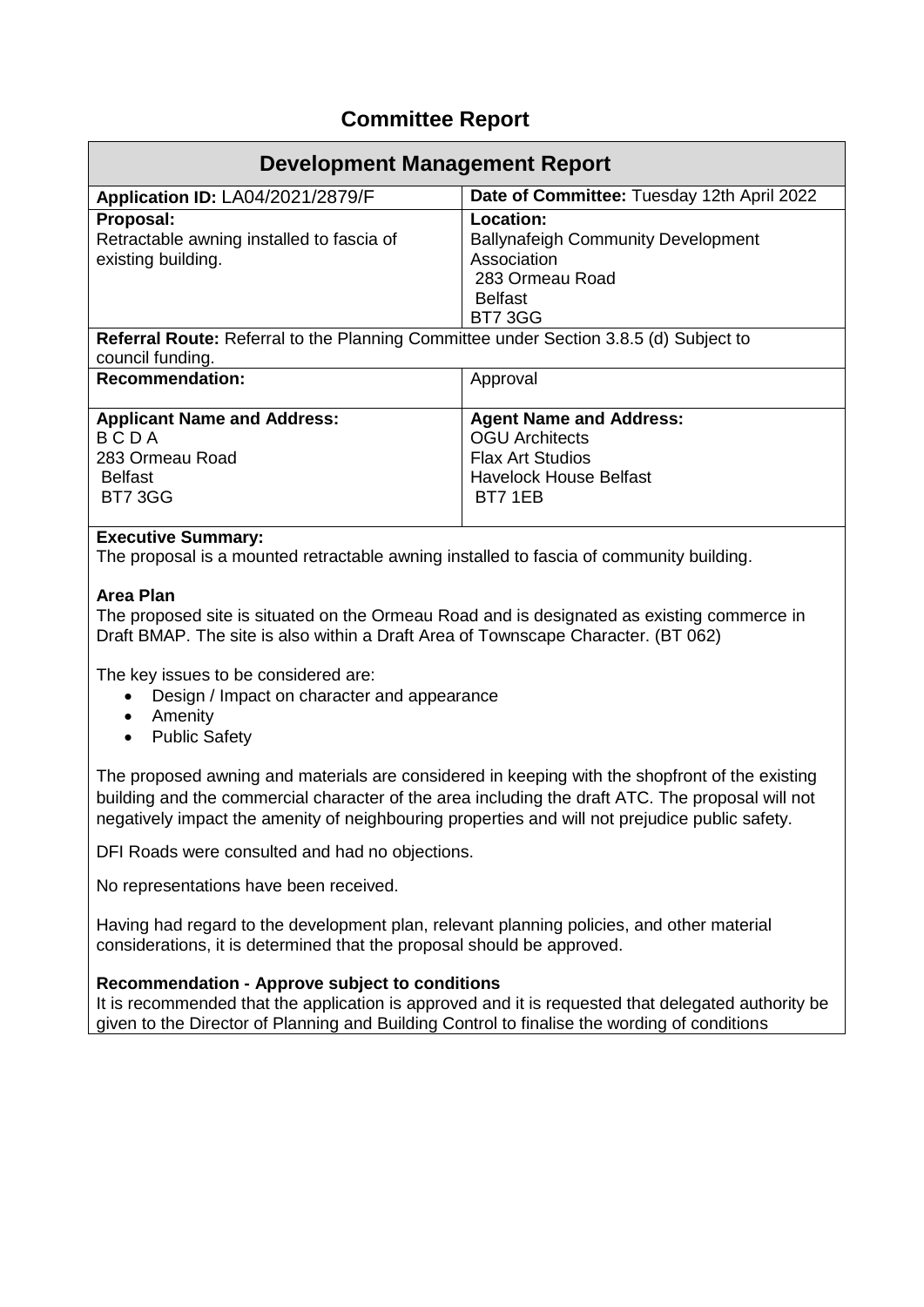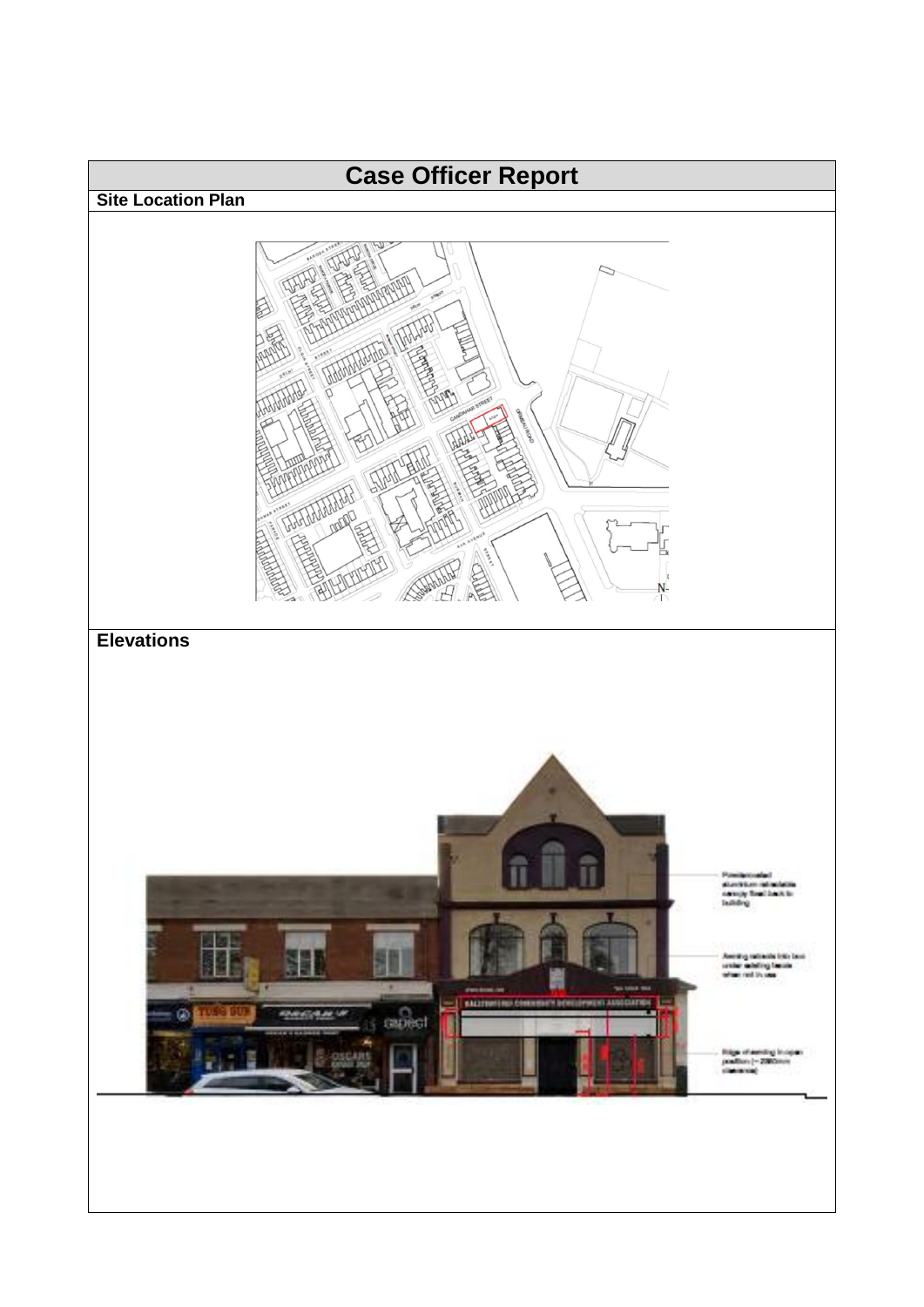

|     | <b>Characteristics of the Site and Area</b>                                                                                                                                                                                                                                                                                                                                                                                                                                              |
|-----|------------------------------------------------------------------------------------------------------------------------------------------------------------------------------------------------------------------------------------------------------------------------------------------------------------------------------------------------------------------------------------------------------------------------------------------------------------------------------------------|
| 1.0 | <b>Description of Proposed Development</b><br>Awning attached to Fascia of existing building                                                                                                                                                                                                                                                                                                                                                                                             |
|     | The application is for a mechanical awning at the west facing front elevation of the<br>property. The application site is a three-storey corner site which is currently occupied by<br>a community development association. It will project from below the fascia board, from a<br>height of approximately 2.3m and a depth of 2.1m. It will cover an area in front of the<br>property of 8.1m. The box will be powder coated aluminium with the awning an acrylic<br>waterproof fabric. |
| 2.0 | <b>Description of Site</b><br>The site is located on the Ormeau Road at the corner with Candahar Street. The<br>application site is currently used as a community building by Ballynafeigh Community<br>Development Association. The character in the area is a mix of older traditional<br>properties of 2/3 stories to modern properties with 2 stories. The surrounding area is a<br>mix of commercial use with residential properties located off the Ormeau Road.                   |
|     | <b>Planning Assessment of Policy and other Material Considerations</b>                                                                                                                                                                                                                                                                                                                                                                                                                   |
| 3.0 | <b>Site History</b><br>$Z/1992/0937$ - Change of use from lounge bar to community Resource Centre $-283$<br>Ormeau Road- Granted.                                                                                                                                                                                                                                                                                                                                                        |
|     | Z/1993/0130 - Extension to resource centre and external alterations – 283 Ormeau Road<br>$-$ Granted.                                                                                                                                                                                                                                                                                                                                                                                    |
| 4.0 | <b>Policy Framework</b>                                                                                                                                                                                                                                                                                                                                                                                                                                                                  |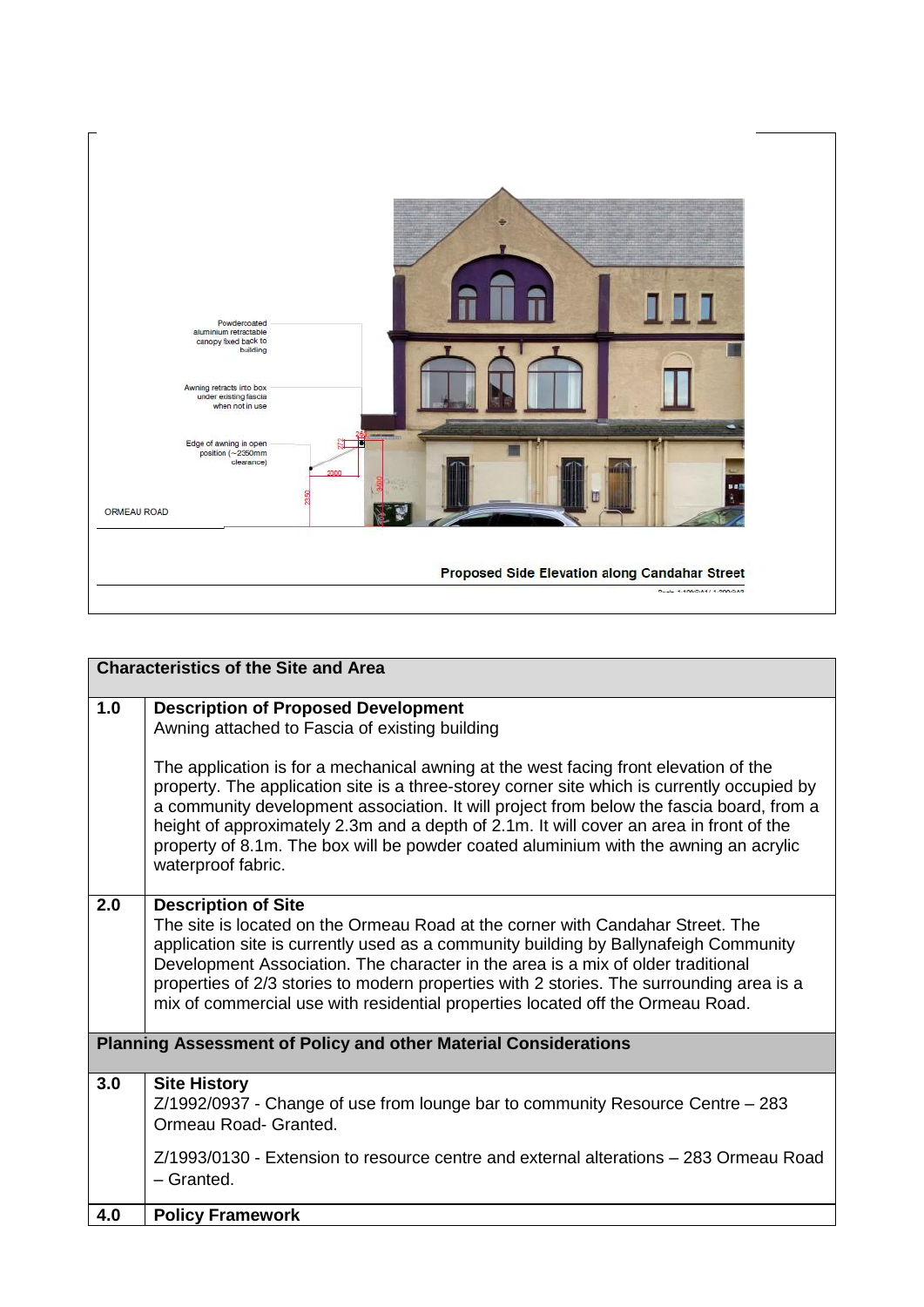| 4.1 | Belfast Urban Area Plan 2001                                                                                                                                                                                                                                                                                                                                                                                                                                                                                                                                                                                                                                                                                                                                                                                                                                                                                                                                                               |
|-----|--------------------------------------------------------------------------------------------------------------------------------------------------------------------------------------------------------------------------------------------------------------------------------------------------------------------------------------------------------------------------------------------------------------------------------------------------------------------------------------------------------------------------------------------------------------------------------------------------------------------------------------------------------------------------------------------------------------------------------------------------------------------------------------------------------------------------------------------------------------------------------------------------------------------------------------------------------------------------------------------|
| 4.2 | Draft Belfast Metropolitan Area Plan 2004                                                                                                                                                                                                                                                                                                                                                                                                                                                                                                                                                                                                                                                                                                                                                                                                                                                                                                                                                  |
| 4.3 | Draft Belfast Metropolitan Area Plan 2015<br>Following the recent Court of Appeal decision on BMAP, the extant development plan is<br>now the BUAP. However, given the stage at which the Draft BMAP had reached pre-<br>adoption through a period of independent examination, the policies within the Draft BMAP<br>still carry weight and are a material consideration in the determination of planning<br>applications. The weight to be afforded is a matter of judgement for the decision maker.                                                                                                                                                                                                                                                                                                                                                                                                                                                                                      |
| 4.4 | Belfast Local Development Plan Draft Plan Strategy 2035<br>The Belfast Local Development Plan Draft Plan Strategy 2035 will guide future planning<br>application decision making to support the sustainable spatial growth of the city up to<br>2035. The draft Plan Strategy has been subject to examination by the Planning Appeals<br>Commission and the Council has been provided with a copy of their Report, together with<br>a Direction from the Department for Infrastructure in relation to additional required steps<br>before it can be adopted. Paragraph 1.10 of the Strategic Planning Policy Statement<br>(SPPS) states that a transitional period will operate until such times as a Council's Plan<br>Strategy has been adopted. Accordingly, whilst the Draft Plan Strategy is now a material<br>consideration it has limited weight until it is adopted and during this transitional period<br>existing policies will be applied including the SPPS and relevant PPSs. |
| 4.5 | Strategic Planning Policy Statement for Northern Ireland (SPPS)                                                                                                                                                                                                                                                                                                                                                                                                                                                                                                                                                                                                                                                                                                                                                                                                                                                                                                                            |
| 5.0 | <b>Statutory Consultees Responses</b><br>DFI Roads- No objections                                                                                                                                                                                                                                                                                                                                                                                                                                                                                                                                                                                                                                                                                                                                                                                                                                                                                                                          |
| 6.0 | <b>Non Statutory Consultees Responses</b><br>None                                                                                                                                                                                                                                                                                                                                                                                                                                                                                                                                                                                                                                                                                                                                                                                                                                                                                                                                          |
| 7.0 | <b>Representations</b>                                                                                                                                                                                                                                                                                                                                                                                                                                                                                                                                                                                                                                                                                                                                                                                                                                                                                                                                                                     |
|     | No representations were received.                                                                                                                                                                                                                                                                                                                                                                                                                                                                                                                                                                                                                                                                                                                                                                                                                                                                                                                                                          |
| 8.0 | <b>Other Material Considerations</b><br>None                                                                                                                                                                                                                                                                                                                                                                                                                                                                                                                                                                                                                                                                                                                                                                                                                                                                                                                                               |
| 8.1 | Any other supplementary guidance<br><b>None</b>                                                                                                                                                                                                                                                                                                                                                                                                                                                                                                                                                                                                                                                                                                                                                                                                                                                                                                                                            |
| 9.0 | <b>Assessment</b>                                                                                                                                                                                                                                                                                                                                                                                                                                                                                                                                                                                                                                                                                                                                                                                                                                                                                                                                                                          |
| 9.1 | The proposal is considered to be in compliance with the development plan.                                                                                                                                                                                                                                                                                                                                                                                                                                                                                                                                                                                                                                                                                                                                                                                                                                                                                                                  |
| 9.2 | Assessment                                                                                                                                                                                                                                                                                                                                                                                                                                                                                                                                                                                                                                                                                                                                                                                                                                                                                                                                                                                 |
|     | The key issues to be considered are:<br>Design / Impact on Character and Appearance<br>Amenity<br><b>Public Safety</b><br>It is considered that the proposal is in compliance with SPPS in that the proposed<br>development will not cause demonstrable harm to interest of acknowledged importance<br>which are considered below.                                                                                                                                                                                                                                                                                                                                                                                                                                                                                                                                                                                                                                                         |
|     |                                                                                                                                                                                                                                                                                                                                                                                                                                                                                                                                                                                                                                                                                                                                                                                                                                                                                                                                                                                            |